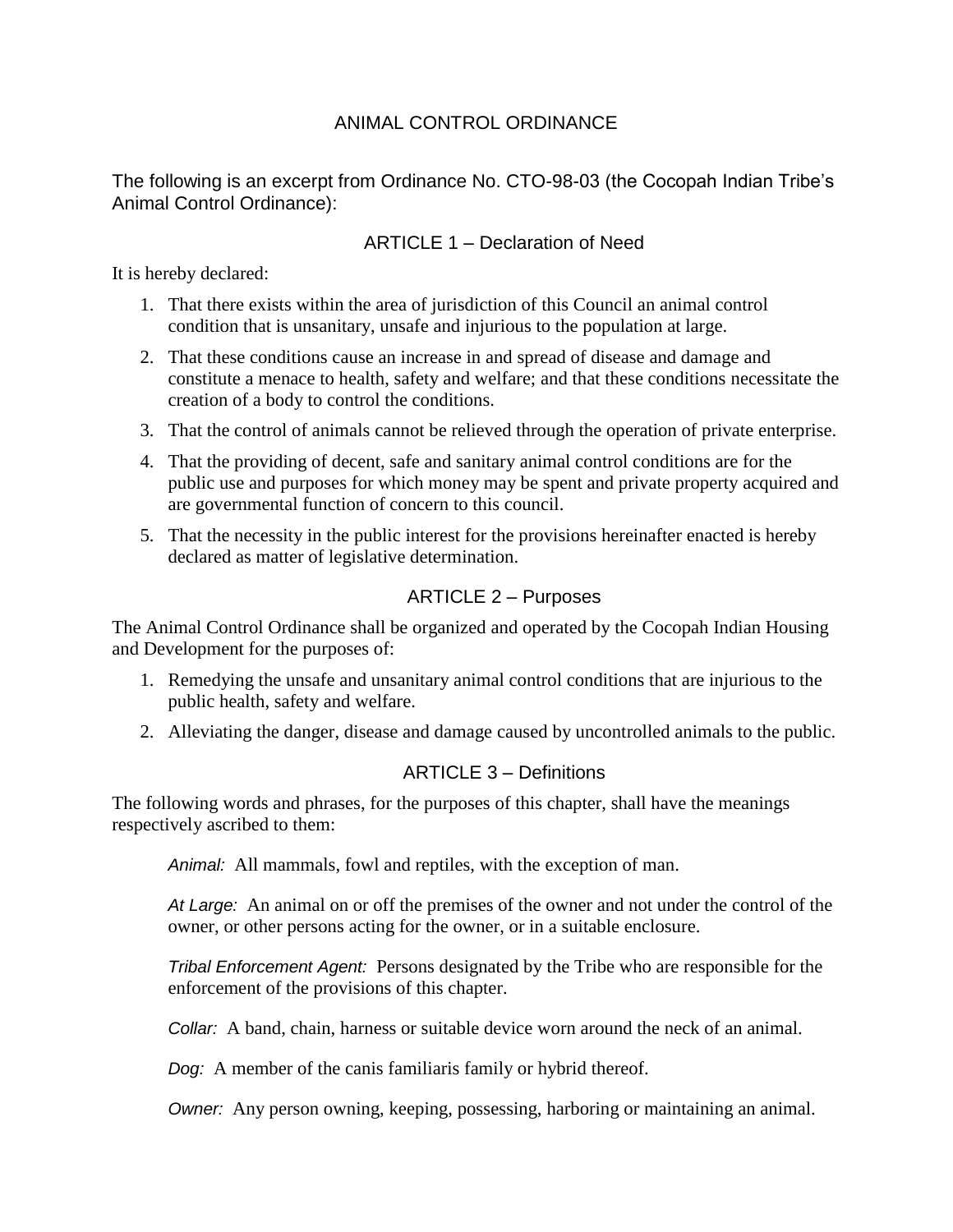*Pound:* Any establishment authorized by the tribal agent for the confinement, maintenance, safekeeping and control of animals that come into the custody of the tribal enforcement agent in the performances of his official duties.

*Vaccination:* An anti-rabies vaccination using a type of vaccine approved by the state veterinarian.

*Veterinarian:* Any veterinarian licensed to practice on the reservation, in the state or employed by a governmental agency.

*Veterinary Hospital:* Any establishment operated by a veterinarian that provides clinical facilities and houses animals or birds for dental, medical or surgical treatment. A veterinary hospital may have adjacent to it, or in conjunction with it, or as an integral part of it, pens, stalls, cages or kennel for quarantine, observation or boarding.

*Wild Animals:* Animals fernae naturae.

*Premises:* The lot or parcel of ground upon which the pen, stable, yard, cage or other enclosure is located.

### ARTICLE 4 – Preemption

Nothing in this ordinance is to be construed as to preempt any regulations set forth in Chapter 25 of the Code of Federal Regulations.

## ARTICLE 5 – Dogs at Large

No person owning, keeping, possessing, harboring or maintaining a dog shall allow said dog to be at large. A dog is not deemed to be at large:

- 1. If said dog is restrained by a leash, chain, rope or cord of sufficient strength to control the action of said dog, or if confined in suitable enclosure.
- 2. While said dog is being used for hunting purposes.
- 3. While said dog is actively engaged in livestock control.

## ARTICLE 6 – Dangerous Animals

It shall be unlawful for the owner of any animal of dangerous, vicious or fierce propensities to allow it to run at large on the premises of the owner unless a sign is posted in a conspicuous place at the entrance to said premises advising the public of the nature of the dog maintained therein.

## ARTICLE 7 – Dangerous Animals - Destruction

If any dangerous, vicious or fierce animal cannot, in the discretion of a police officer, be safely taken up and impounded, such animal may be immediately slain, and further provided, that any police officer may, at his discretion, for any humane reason, immediately kill any animal found at large within the reservation that is in violation of this ordinance. For purposes of this section only, "at large" shall mean off the premises of the owner, or not under the control of the owner or a member of his immediate family, either by leash, cord or chain.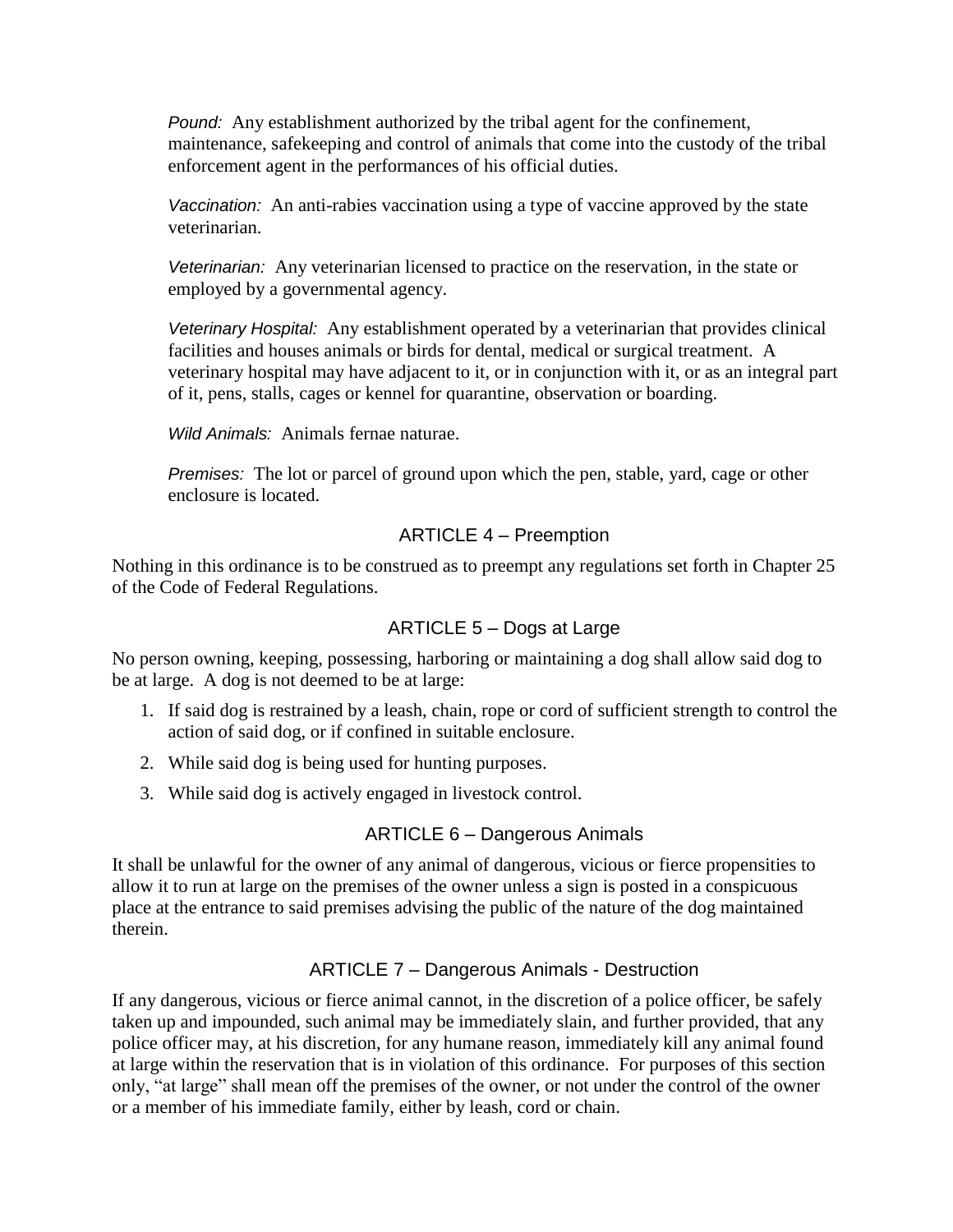#### ARTICLE 8 – Injuring Animals

It shall be the duty of any person who accidentally or otherwise strikes an animal with an automobile and injures the same to [not] leave the scene without reporting the incident to the animal control agent.

#### ARTICLE 9 – Rescue from Vehicles

A police officer or Humane officer who finds an animal under conditions hazardous to the animal's health in a motor vehicle in violation of this ordinance, may break and enter the motor vehicle if necessary to remove the animal.

### ARTICLE 10 – Notice of Removal

The officer removing an animal from hazardous conditions in a vehicle shall take the animal to an animal shelter or other place of safekeeping and shall, in the event the person having custody cannot be otherwise contacted, leave in a prominent place in the motor vehicle a written notice bearing his name and office and the address where the animal may be claimed by the owner thereof.

### ARTICLE 11 – Time Limit for Claim

The animal removed from hazardous condition in a vehicle will be surrendered to the owner if the owner claims the animal within ten (10) days from the time the animal was removed from the motor vehicle and pays all reasonable charges that have accrued from the maintenance of the animal.

#### ARTICLE 12 – Attempt to Contact Owner

If the owner fails to claim the animal within five (5) days after its removal from a motor vehicle, the person or animal shelter having custody of the animal will make reasonable effort to contact the owner and give notice that the animal is in their custody and may be reclaimed by the owner upon payment of the reasonable maintenance charges.

## ARTICLE 13 – Disposition of Animal

In the event the owner of an animal removed from a motor vehicle cannot be contacted, or expresses no interest in reclaiming the animal within five (5) days after contact or efforts to contact, the person or animal shelter having custody of the animal may dispose of the animal in any reasonably humane manner.

#### ARTICLE 14 – Enforcement Alternatives

The enforcement agent may apprehend and impound any dog running at large contrary to the provisions of this ordinance, or he may, in lieu of impoundment, give a warning to the owner or person possessing the animal.

#### ARTICLE 15 – Rabies Vaccination

All owners of animals on the reservation shall have said animals vaccinated as prescribed by a veterinarian and shall keep records of such vaccinations for inspection by an officer or agent as necessary under this ordinance.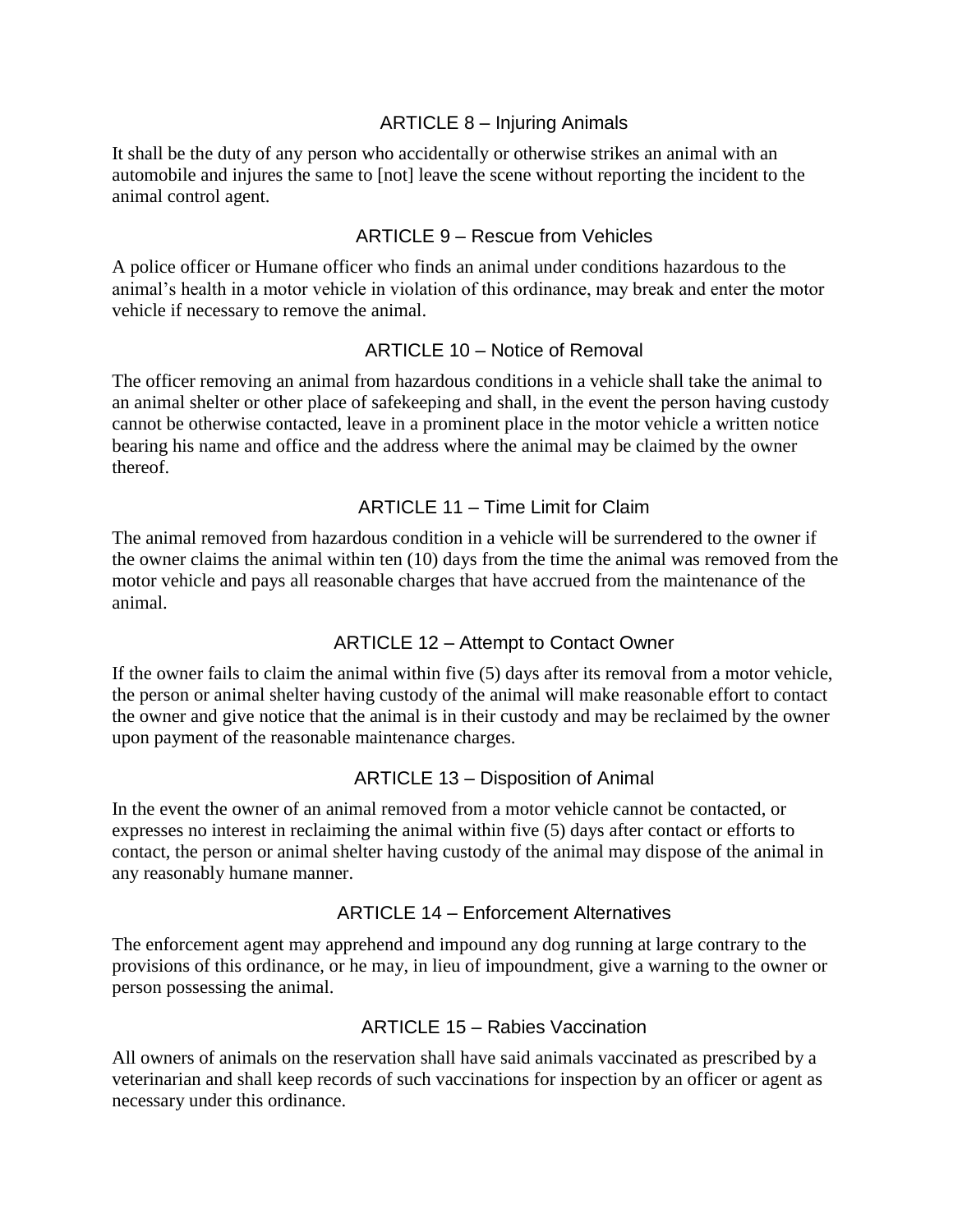#### ARTICLE 16 – Disturbance and Sanitation

No person shall keep or maintain any animal on the reservation in such a manner as to disturb the peace, comfort or health of any person residing within the reservation. The maintaining or keeping of all animals within the reservation shall be allowed in a sanitary manner and only so long as they do not cause, create or contribute to or become a health nuisance due to noise, the presence of flies, mosquitoes, insects, vermin, rodent harborage, odors, dust, ponded water, accumulation of manure, garbage, refuse or other obnoxious or putrescible material, or for any other like reason.

## ARTICLE 17 – Reptiles or Wild Animals

No person shall keep or maintain any poisonous reptiles or dangerous, carnivorous, wild animals without first having registered such animals or reptiles with the chief of police, who may prescribe regulations to insure the safe penning or caging of such animals or reptiles.

#### ARTICLE 18 – Impoundment

It shall be the duty of the enforcement agent to apprehend and impound any dog found running at large within the reservation.

### ARTICLE 19 – Notice

- 1. Upon the impounding of an animal whose owner is known, the owner shall be immediately notified in person, by mail or telephone and he may reclaim such animal upon payment of all costs and charges incurred in the impounding and maintaining of the animal.
- 2. If the owner of the animal is unknown or unavailable and, in the discretion of the enforcement agent said animal should not be immediately destroyed, written notice shall be posted for three (3) days in two (2) conspicuous places on the reservation, generally describing the animal and place of taking.

## ARTICLE 20 - When Destruction Authorized

Any impounded animal impounded under the provisions of this ordinance which:

- 1. Is apparently suffering from serious injuries;
- 2. Is in great pain or probably would not recover; or
- 3. Has evidence of any infectious disease which is a danger to other animals or to humans

may be destroyed by the enforcement agent or police officer of the reservation in as humane a manner as possible after reasonable efforts to notify the owner have failed.

#### ARTICLE 21 – Known Owners

Any impounded animal may be reclaimed provided that a person reclaiming the animal furnishes proof of right to do so and pays all established pound fees. If the animal is not reclaimed within six (6) days, the enforcement agent shall take possession and may place the animal for adoption or may dispose of or destroy the animal in a humane manner.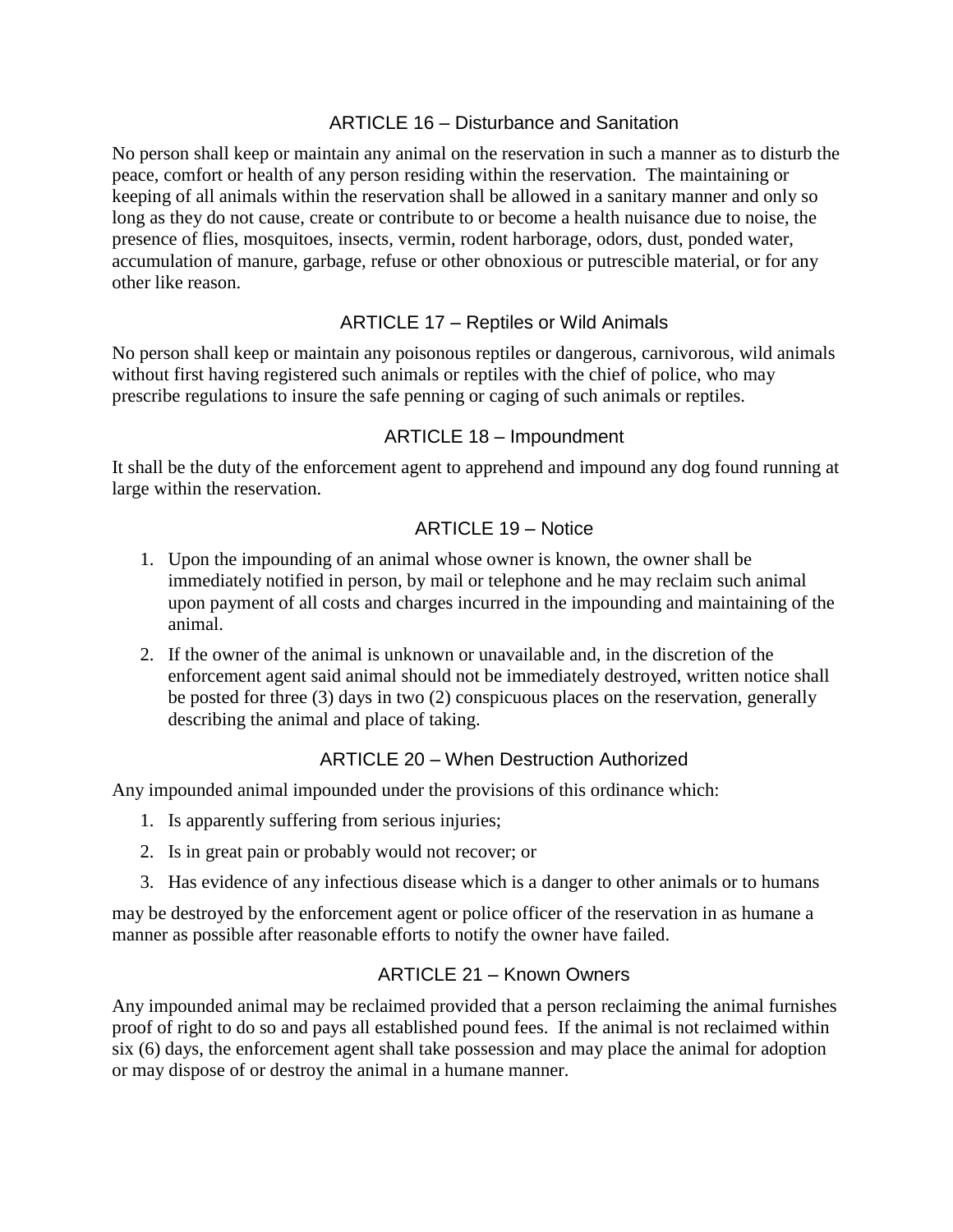#### ARTICLE 22 – Unknown Owners

An animal whose owner is unknown shall be kept and maintained at the pound for a minimum of three (3) days unless a person claiming ownership furnishes proof of rights to the animal and pays all pound fees.

#### ARTICLE 23 – Adoption

At the expiration of the impoundment period, any person may claim an impounded animal provided such person pays all established pound fees and complies with all other provisions of this ordinance.

#### ARTICLE 24 – Assessment of Costs

Impoundment costs for animals picked up on the reservation shall include an assessment for each time said animal is impounded and an assessment for board each day the animal is cared for and fed while impounded. Said fees for impoundment and board shall be set by the enforcement agency, approved by its council members, and posted at the office of the enforcement agency.

#### ARTICLE 25 – Destruction if Not Claimed

If no person claims an animal impounded under the provision of this ordinance, the enforcement agency may dispose of or destroy the animal in a humane manner.

### ARTICLE 26 – Vaccination of Impounded Animals

If a dog or cat is impounded and found to be unvaccinated, the enforcement agent is authorized to cause such dog or cat to be vaccinated at a cost to be borne by the owner. The vaccination shall be performed by a veterinarian who shall issue a certificate of vaccination.

## ARTICLE 27 – Confinement of Biting Animals

A properly vaccinated dog that bites any person may be confined and quarantined at the home of the owner of wherever the dog is harbored and maintained with the consent of and in a manner prescribed by the enforcement agent.

#### ARTICLE 28 – Confinement of Biting Animals - Unvaccinated

An unvaccinated dog that bites any person shall be confined and quarantined in a pound, or upon request of and at the expense of the owner, at a veterinary hospital for a period of not less than seven (7) days.

#### ARTICLE 29 – Confinement of Other Animals

Any animal other than a dog or wild animal that bites any person shall be confined and quarantined in a pound, or upon the request of and at the expense of the owner, at a veterinary hospital for a period of not less than fourteen (14) days.

#### ARTICLE 30 – Caged Rodents

If the biting animal is a caged rodent, it may be confined and quarantined at the home of the owner or where it is harbored or maintained, for the required period of time, with the consent of and in a manner prescribed by the enforcement agent.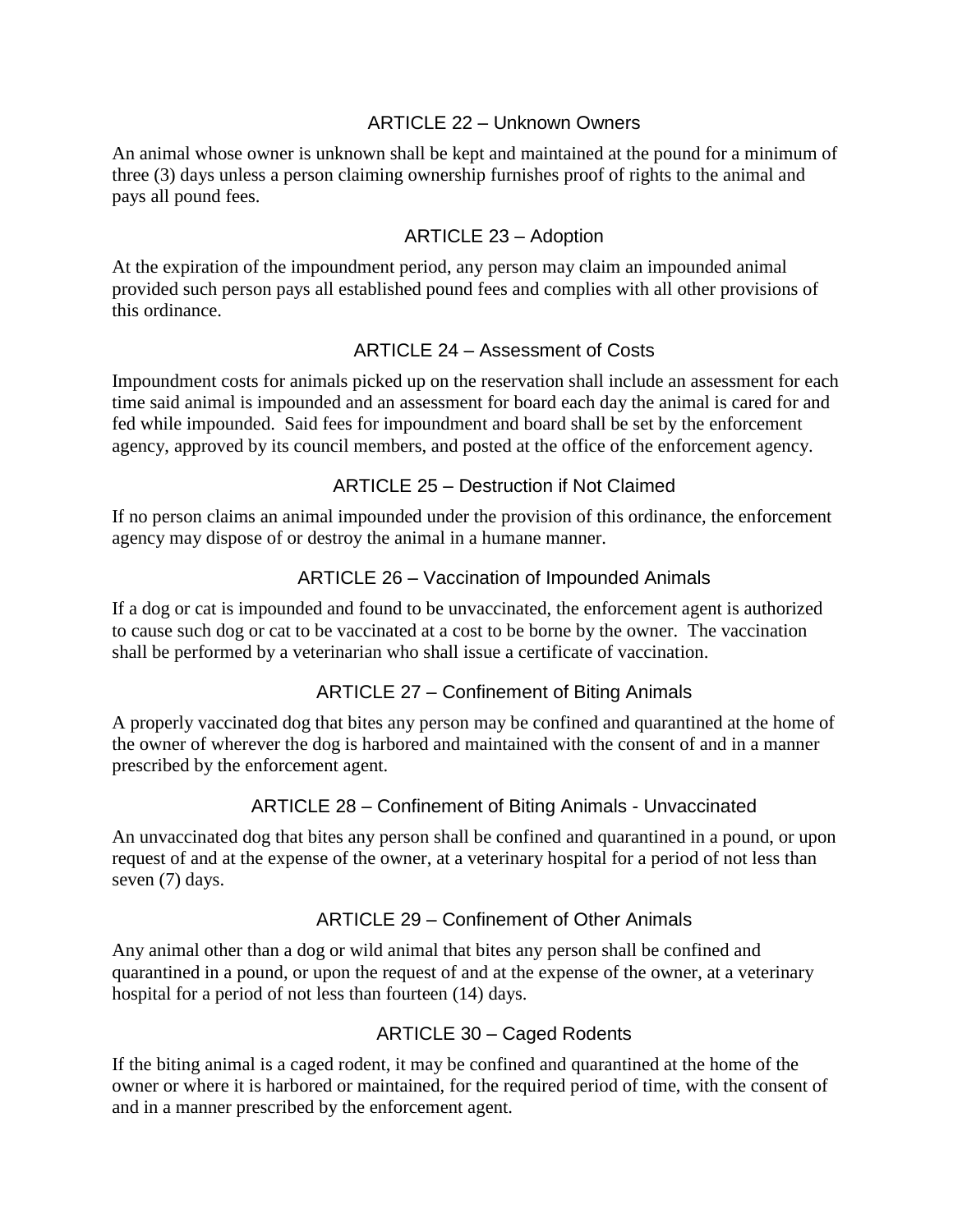## ARTICLE 31 – Destruction of Wild Animals

Any wild animal which bites any person may be killed and submitted to the enforcement agency for transmission to an appropriate diagnostic laboratory.

# ARTICLE 32 – Report of Bites

Whenever an animal bites any person, the incident shall be reported to the enforcement agency immediately by any person having direct knowledge.